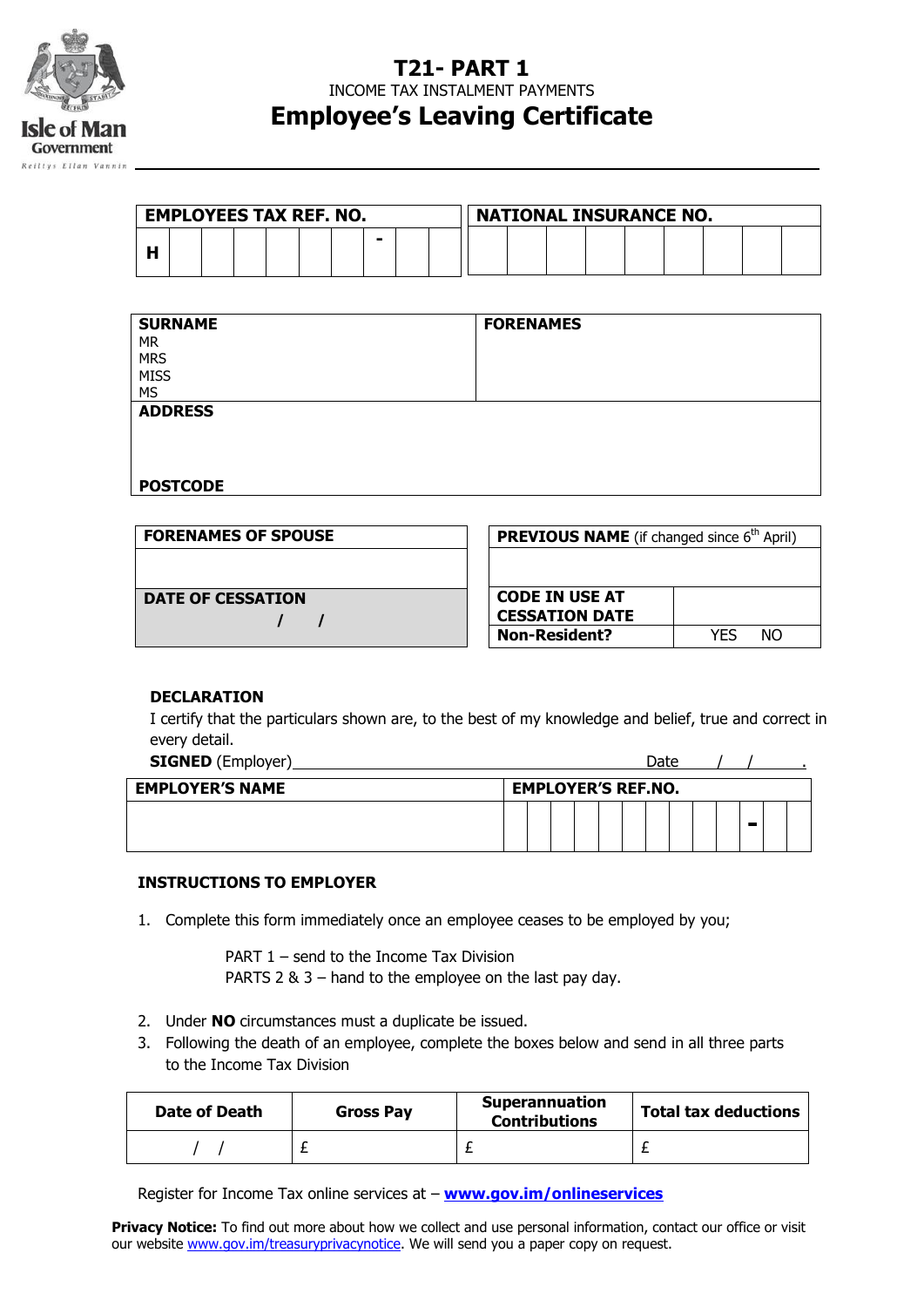

### **T21- PART 2**

INCOME TAX INSTALMENT PAYMENTS

## **Employee's Leaving Certificate**

| <b>EMPLOYEES TAX REF. NO.</b> |  |  |  |  |  |  | <b>NATIONAL INSURANCE NO.</b> |  |  |  |  |  |  |  |  |  |  |  |
|-------------------------------|--|--|--|--|--|--|-------------------------------|--|--|--|--|--|--|--|--|--|--|--|
|                               |  |  |  |  |  |  | ۰                             |  |  |  |  |  |  |  |  |  |  |  |

| <b>SURNAME</b>  | <b>FORENAMES</b> |
|-----------------|------------------|
| <b>MR</b>       |                  |
| <b>MRS</b>      |                  |
| <b>MISS</b>     |                  |
| <b>MS</b>       |                  |
| <b>ADDRESS</b>  |                  |
|                 |                  |
|                 |                  |
|                 |                  |
| <b>POSTCODE</b> |                  |

| <b>FORENAMES OF SPOUSE</b> | <b>PREVIOUS NAME</b> (if changed since 6 <sup>th</sup> April) |     |     |
|----------------------------|---------------------------------------------------------------|-----|-----|
|                            |                                                               |     |     |
| <b>DATE OF CESSATION</b>   | <b>CODE IN USE AT</b><br><b>CESSATION DATE</b>                |     |     |
|                            | <b>Non-Resident?</b>                                          | YFS | NO. |

#### **INSTRUCTIONS TO EMPLOYEE**

#### 1. **KEEP THESE FORMS AND HAND THEM TO YOUR NEW EMPLOYER**

- 2. If you do not intend to take further employment e.g. retirement, commencing selfemployment, family reasons etc., send both parts to the Income Tax Division with a letter of explanation.
- 3. This is an important document **KEEP IT SAFE.**

#### **INSTRUCTIONS TO EMPLOYER**

- 1. Complete PART 3 immediately the employee commences and send it to the Income Tax Division.
- 2. Retain PART 2 as your authority to operate the code shown above the calculator the income tax payable on the new employees remuneration.
- 3. This form must be retained for three years.
- 4. If the answer is yes, please ensure taxable pay is calculated at the **HIGHER RATE**.